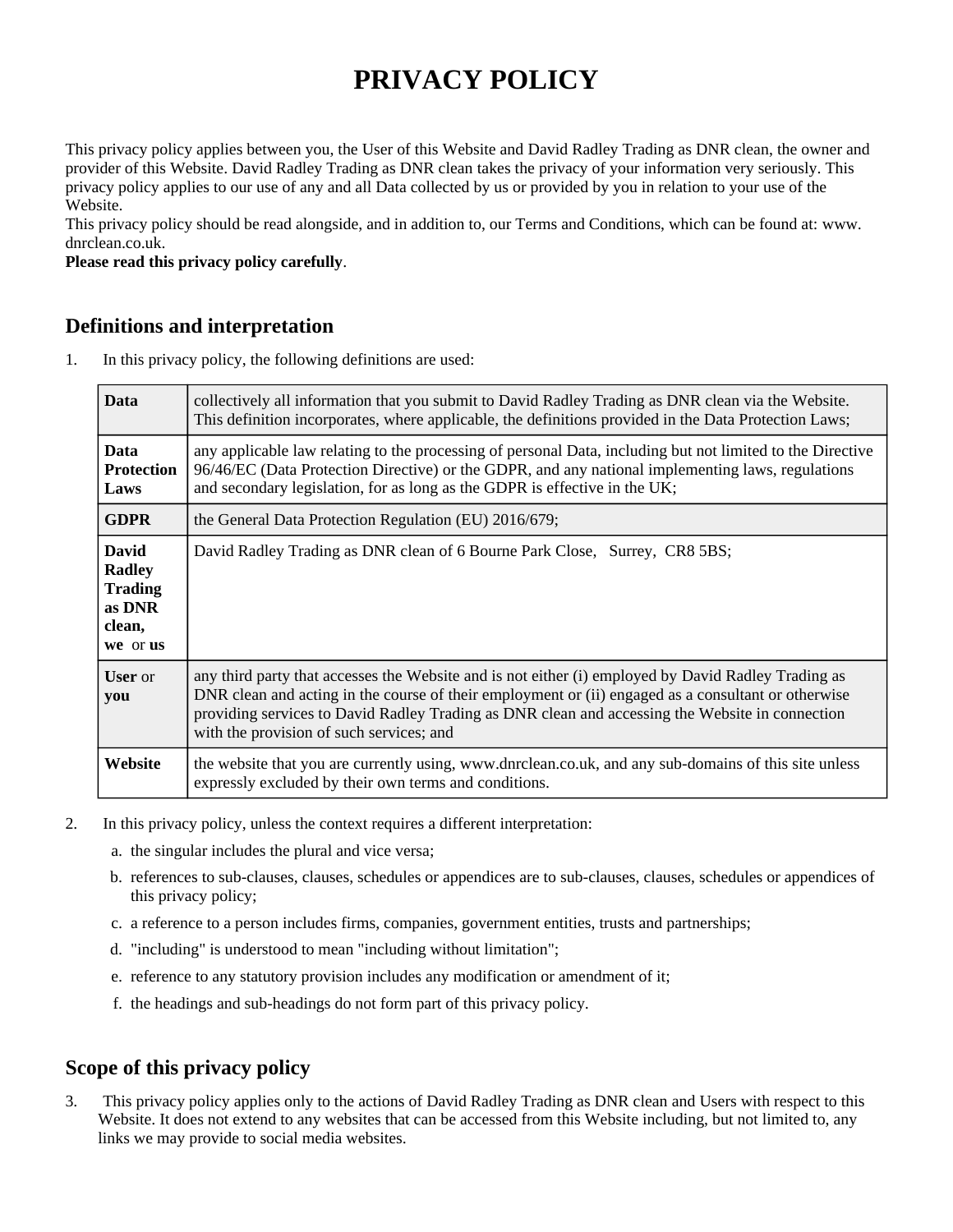4. For purposes of the applicable Data Protection Laws, David Radley Trading as DNR clean is the "data controller". This means that David Radley Trading as DNR clean determines the purposes for which, and the manner in which, your Data is processed.

### **Data collected**

- 5. We may collect the following Data, which includes personal Data, from you:
	- a. name;
	- b. contact Information such as email addresses and telephone numbers;
	- c. Email Address ;

in each case, in accordance with this privacy policy.

#### **How we collect Data**

- 6. We collect Data in the following ways:
	- a. data is given to us by you ; and
	- b. data is collected automatically.

#### **Data that is given to us by you**

- 7. David Radley Trading as DNR clean will collect your Data in a number of ways, for example:
	- a. when you contact us through the Website, by telephone, post, e-mail or through any other means;
	- b. contact us page;

in each case, in accordance with this privacy policy.

# **Data that is collected automatically**

- 8. To the extent that you access the Website, we will collect your Data automatically, for example:
	- a. we automatically collect some information about your visit to the Website. This information helps us to make improvements to Website content and navigation, and includes your IP address, the date, times and frequency with which you access the Website and the way you use and interact with its content.

# **Our use of Data**

- 9. Any or all of the above Data may be required by us from time to time in order to provide you with the best possible service and experience when using our Website. Specifically, Data may be used by us for the following reasons:
	- a. internal record keeping;

in each case, in accordance with this privacy policy.

10. We may use your Data for the above purposes if we deem it necessary to do so for our legitimate interests. If you are not satisfied with this, you have the right to object in certain circumstances (see the section headed "Your rights" below).

# **Who we share Data with**

11. We may share your Data with the following groups of people for the following reasons: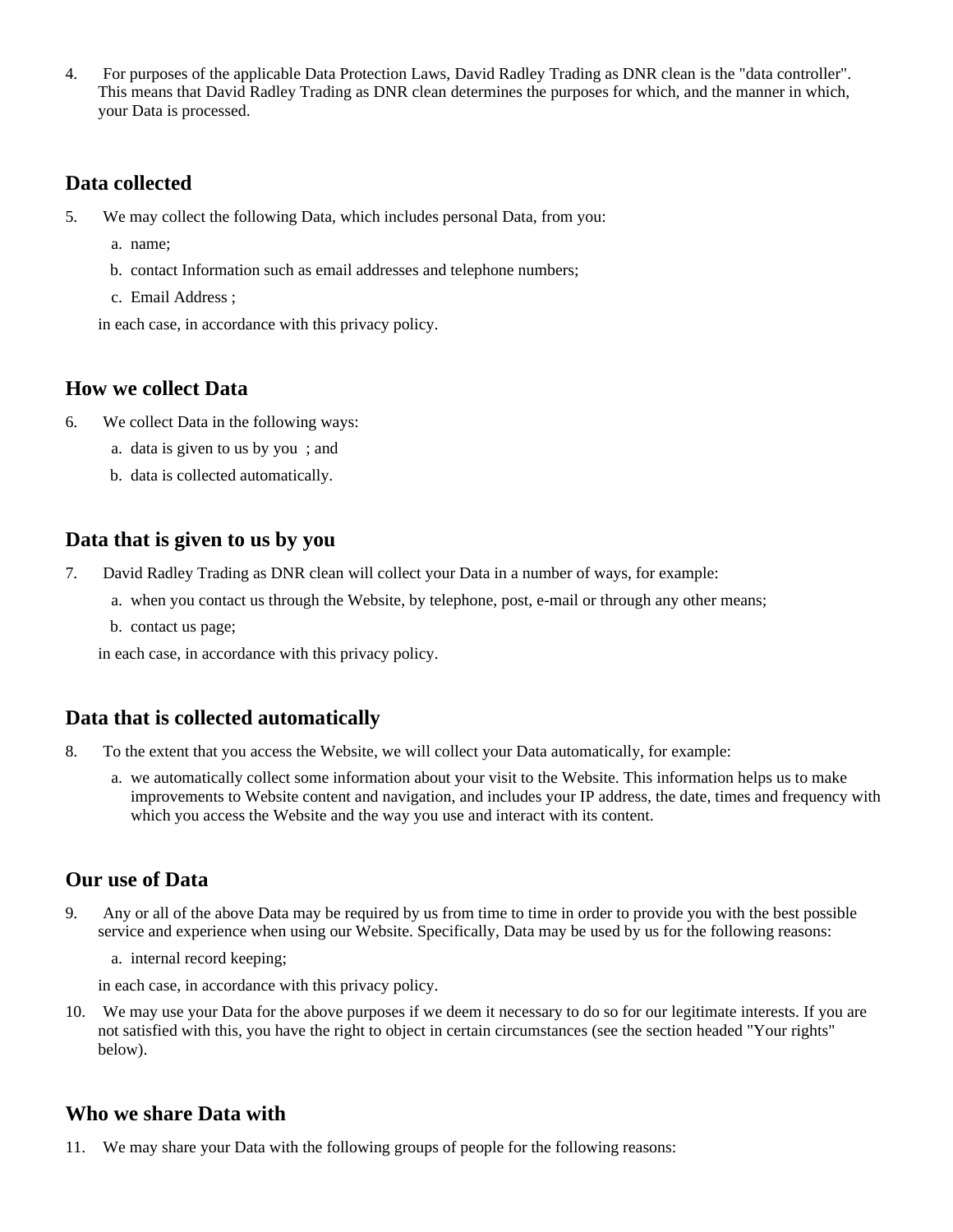a. our employees, agents and/or professional advisors - management will share address and contact details for the purpose of carrying out our business;

in each case, in accordance with this privacy policy.

#### **Keeping Data secure**

- 12. We will use technical and organisational measures to safeguard your Data, for example:
	- a. access to your account is controlled by a password and a user name that is unique to you.
	- b. we store your Data on secure servers.
- 13. Technical and organisational measures include measures to deal with any suspected data breach. If you suspect any misuse or loss or unauthorised access to your Data, please let us know immediately by contacting us via this e-mail address: info@dnrclean.co.uk.
- 14. If you want detailed information from Get Safe Online on how to protect your information and your computers and devices against fraud, identity theft, viruses and many other online problems, please visit www.getsafeonline.org. Get Safe Online is supported by HM Government and leading businesses.

#### **Data retention**

- 15. Unless a longer retention period is required or permitted by law, we will only hold your Data on our systems for the period necessary to fulfil the purposes outlined in this privacy policy or until you request that the Data be deleted.
- 16. Even if we delete your Data, it may persist on backup or archival media for legal, tax or regulatory purposes.

# **Your rights**

- 17. You have the following rights in relation to your Data:
	- a. **Right to access** the right to request (i) copies of the information we hold about you at any time, or (ii) that we modify, update or delete such information. If we provide you with access to the information we hold about you, we will not charge you for this, unless your request is "manifestly unfounded or excessive." Where we are legally permitted to do so, we may refuse your request. If we refuse your request, we will tell you the reasons why.
	- b. **Right to correct** the right to have your Data rectified if it is inaccurate or incomplete.
	- c. **Right to erase** the right to request that we delete or remove your Data from our systems.
	- d. **Right to restrict our use of your Data** the right to "block" us from using your Data or limit the way in which we can use it.
	- e. **Right to data portability** the right to request that we move, copy or transfer your Data.
	- f. **Right to object** the right to object to our use of your Data including where we use it for our legitimate interests.
- 18. To make enquiries, exercise any of your rights set out above, or withdraw your consent to the processing of your Data (where consent is our legal basis for processing your Data), please contact us via this e-mail address: info@dnrclean.co. uk.
- 19. If you are not satisfied with the way a complaint you make in relation to your Data is handled by us, you may be able to refer your complaint to the relevant data protection authority. For the UK, this is the Information Commissioner's Office (ICO). The ICO's contact details can be found on their website at https://ico.org.uk/.
- 20. It is important that the Data we hold about you is accurate and current. Please keep us informed if your Data changes during the period for which we hold it.

# **Links to other websites**